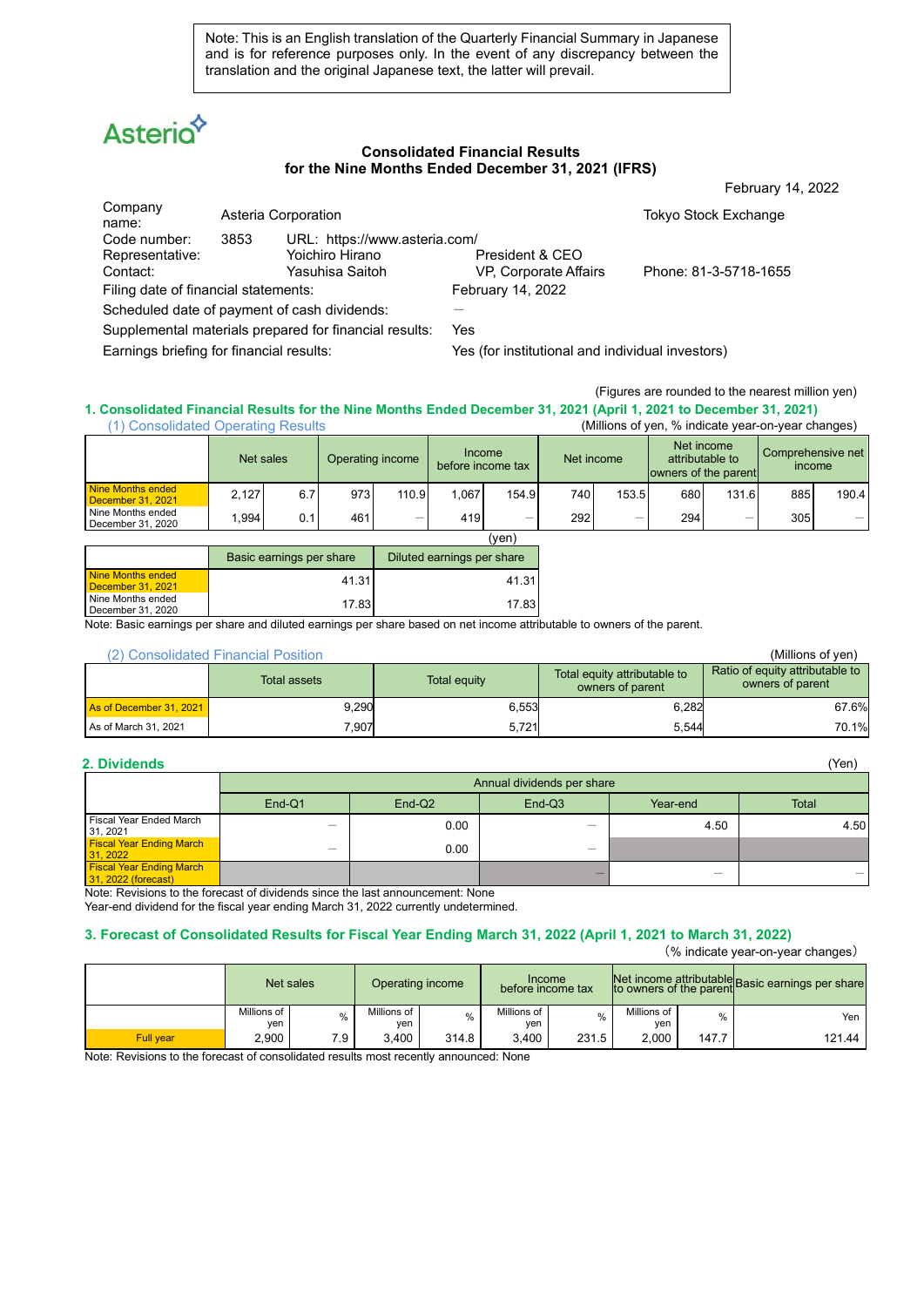#### \* Notes

(1) Changes in significant subsidiaries during the fiscal period

(Changes in specified subsidiaries that caused a change in the scope of consolidation): None

(2) Changes in accounting policies/changes in accounting estimation

- a) Changes in accounting policies due to IFRS requirements: None
- b) Changes in accounting policies other than (2) a) above: Yes
- c) Changes in accounting estimation: Yes

|  | (3) Number of issued shares (Common Stock) |  |  |  |
|--|--------------------------------------------|--|--|--|
|--|--------------------------------------------|--|--|--|

| a) Total number of issued shares at the end<br>of the period (including treasury stock) | As of December 31,<br>2021             |                   | 17,491,265 shares As of March 31, 2021 | 17,491,265 shares |
|-----------------------------------------------------------------------------------------|----------------------------------------|-------------------|----------------------------------------|-------------------|
| b) Number of shares of treasury stock at<br>the end of the period                       | As of December 31,<br>2021             |                   | 704,445 Shares As of March 31, 2021    | 704,611 shares    |
| c) Average number of shares during the<br>period                                        | Nine Months ended<br>December 31, 2021 | 16,469,019 shares | Nine Months ended<br>December 31, 2020 | 16,468,244 shares |

\* This release is outside the scope of the quarterly review by certified public accountants and audit firms.

\* Cautionary statement on appropriate use of business results forecasts and other matters.

(Note on forward-looking statements)

This report contains forward-looking statements on future performance and other matters that are based on information currently available to the company and certain reasonable assumptions. These forward-looking statements are not guarantees of future performance. A variety of factors may cause actual performance to be materially different from that expressed or implied by these forward-looking statements. For notes on the assumptions used in business forecasts and use of these forecasts, please refer to "1. Qualitative Information for Business Results, (3) Outlook for consolidated business results, etc."

(Access to supplementary materials for results and content from the results briefing)

The company plans to hold an online result briefing from 6 p.m. (JST) on Monday, February 14, 2022. The materials used in the briefing will be posted on our official website, and the briefing video itself will be streamed live on YouTube Live and will also be available on our website at a later date.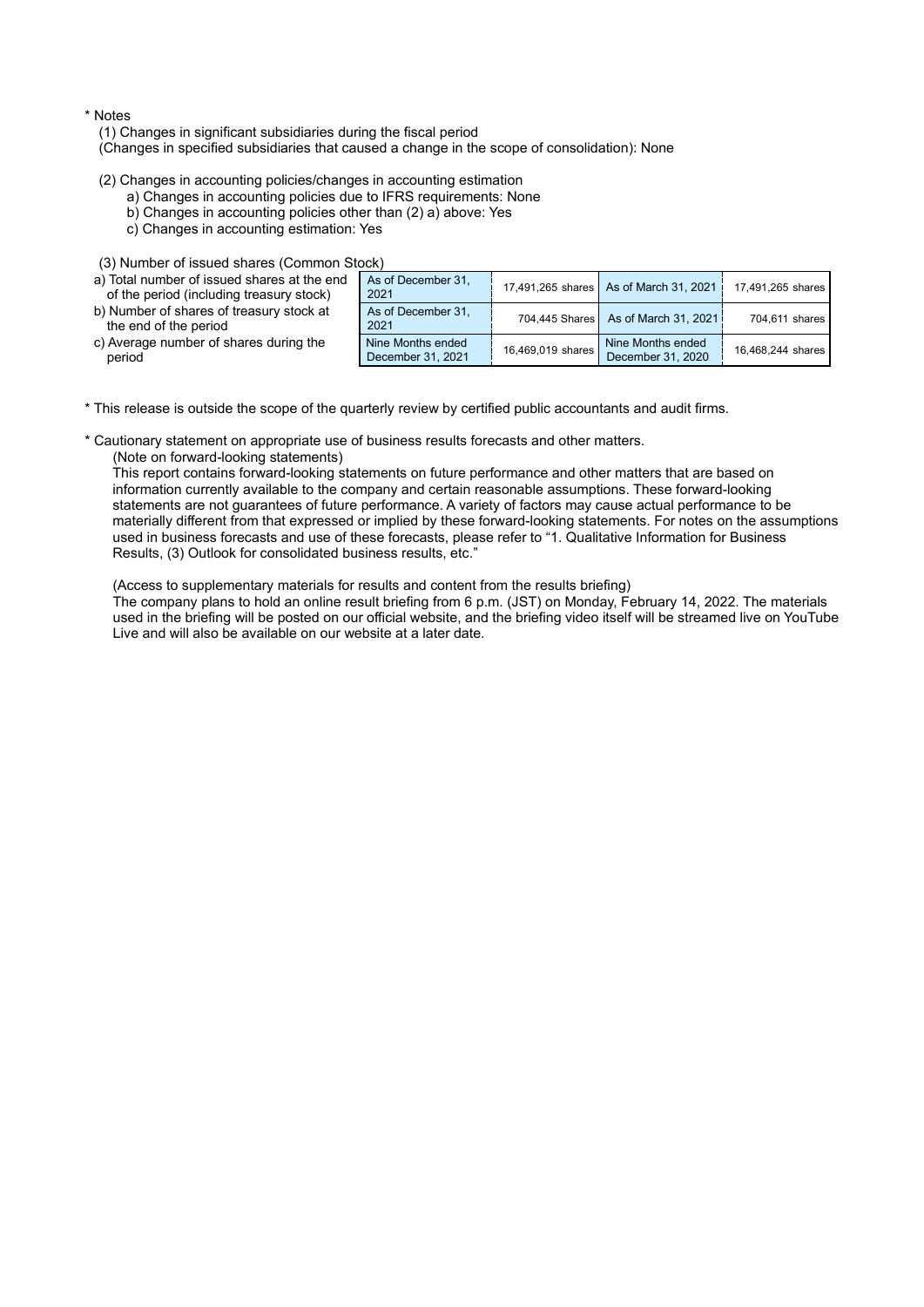# ○Index of attached materials

| 1. |     |                                                                     | 2              |
|----|-----|---------------------------------------------------------------------|----------------|
|    | (1) |                                                                     | 2              |
|    | (2) |                                                                     | 4              |
|    | (3) |                                                                     | $\overline{4}$ |
| 2. |     |                                                                     | 5              |
|    | (1) |                                                                     | 5              |
|    | (2) |                                                                     | 7              |
|    | (3) |                                                                     | 8              |
|    | (4) |                                                                     | - 9            |
|    | (5) |                                                                     | 11             |
|    | (6) |                                                                     | 12             |
|    |     | (Going concern assumption) ……………………………………………………………………………………………      | 12             |
|    |     | (Changes in accounting policies) ………………………………………………………………………………………… | 12             |
|    |     | (Changes in accounting estimation) …………………………………………………………………………………… | -12            |
|    |     |                                                                     | 13             |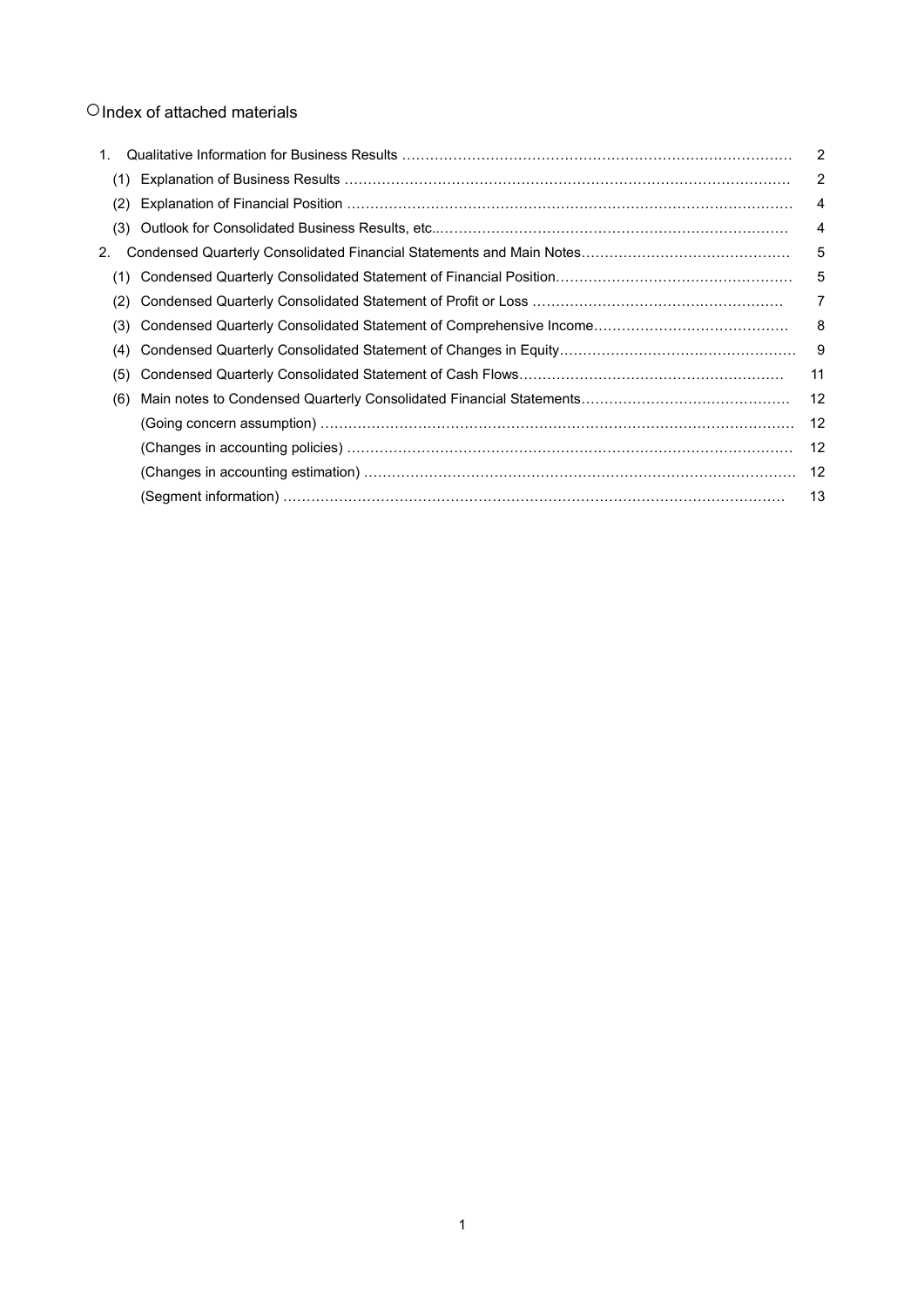#### 1. Qualitative Information for Business Results

#### (1) Explanation of Business Results

The consolidated results for the nine months ended December 31, 2021 (April 1, 2021 - December 31, 2021, hereinafter Q3 FY2021) saw year-over-year (hereinafter YoY) 6.7% increase in net sales, 110.9% increase in operating income, 154.9% increase in income before income tax and 131.6% increase in net income attributable to owners of the parent.

The increase in consolidated net sales was due to the growth of the Software business (The main product being ASTERIA Warp), while the net sales of the Design business decreased as the COVID-19 pandemic lingers on in the West, especially the United States and the United Kingdom, where it operates.

The increase in consolidated net income was due to income from the Investment business while selling, general and administrative expenses increased in the Software business due to the expansion of hiring and marketing activities in line with the Mid-term Management Plan "STAR".

#### <Group business initiatives>

The Group continues to proactively implement measures to prevent the spread of COVID-19. At all our offices excluding those in China, we continue company-wide teleworking in line with conditions in each operating region and promote diverse workstyles to ensure both the smooth running of the business and the safety of our employees.

In addition, we have moved all of our events and seminars for our products and services online to prevent the spread of the virus at client companies, while implementing initiatives for individual products and services to support these companies in cloud migration, automation, and remoteization.

| Consolidated results for Q3 FY2021 were as follows: |           | (Millions of ven) |            |
|-----------------------------------------------------|-----------|-------------------|------------|
|                                                     | Q3 FY2020 | Q3 FY2021         | YoY growth |
| Net sales                                           | 1,993.5   | 2,126.9           | 6.7%       |
| Operating income                                    | 461.3     | 972.9             | 110.9%     |
| Income before income tax                            | 418.6     | 1,066.9           | 154.9%     |
| Net income attributable to owners of parent         | 293.7     | 680.3             | 131.6%     |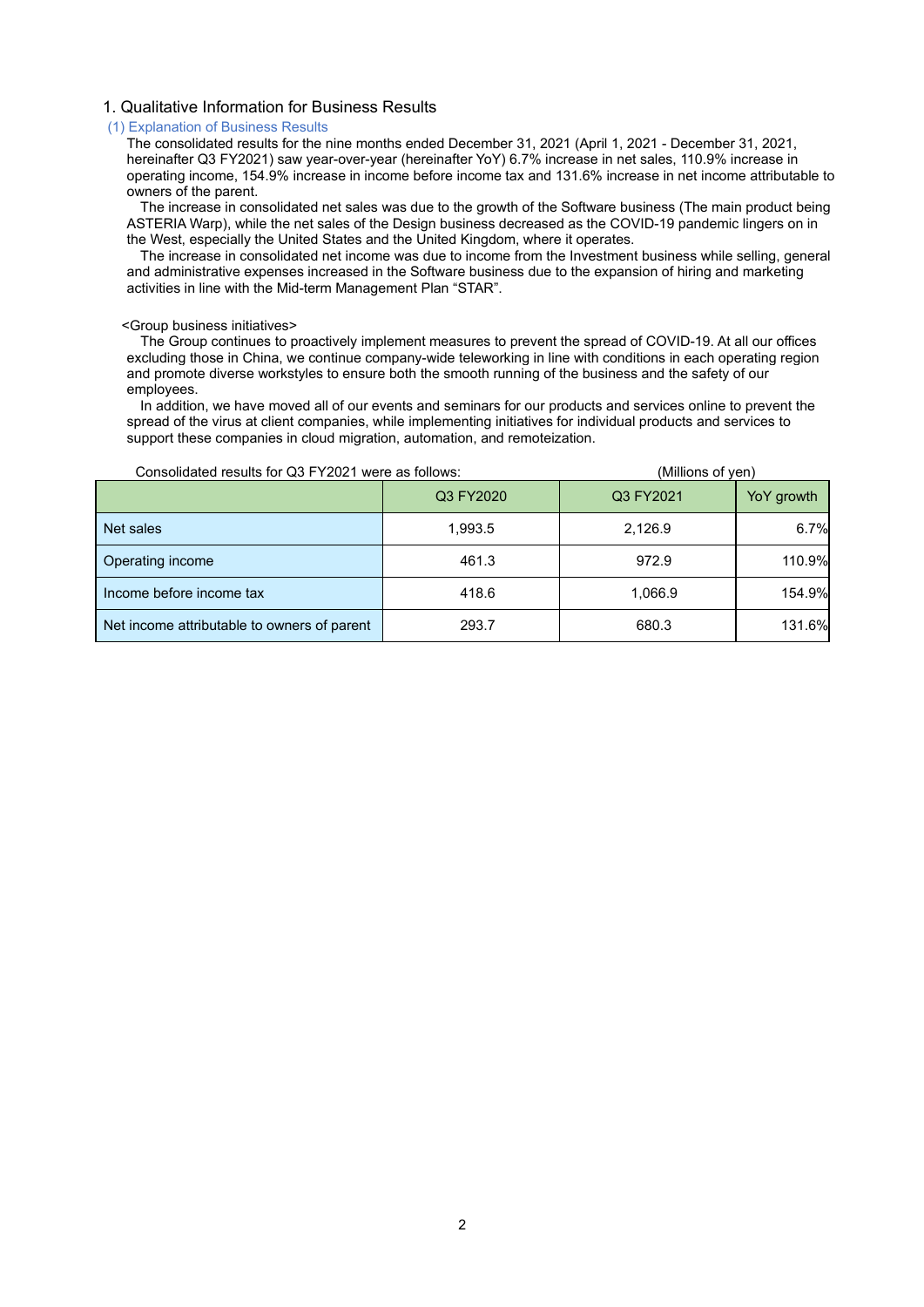#### <<Reportable segments>>

For the purposes of deciding the allocation of Group resources and appraising performance, the Group split its businesses into two reportable segments: the "Software Business segment" and the "Investment Business segment". The "Software Business segment" is made up of the corporate software product businesses the Group has been developing since its establishment as well as the design services business provided by This Place, which was acquired in 2017. The "Investment Business segment" is focused on corporate investments via AVF-1, which was launched in 2019.

#### <<Software Business segment>>

Software Business segment consists of two businesses, and the net sales of each were as follows:<br><Software> (Millions of ven)

(Millions of yen)

|           | Q3 FY2020 | Q3 FY2021 | YoY growth |
|-----------|-----------|-----------|------------|
| Net sales | 1,592.7   | 1,821.3   | 14.4%      |

Sales of "ASTERIA Warp" were strong in all series due to continued expansion of new data coordination needs that emerged after the introduction of the revised electronic books preservation act as well as such demands from the construction of an in-house system compatible with telework. Notably, sales of its licensed version, our flagship product, increased by over 30% YoY, leading overall the software business.

Sales of AI equipped IoT integration edgeware "Gravio" nearly doubled due to continued strong demands for devices and software that help visualize CO2 and avoid 3Cs (Closed spaces, Crowded places and Close-contact settings), and capture of new business opportunities through collaboration with sales partners.

Mobile app building tool "Platio" is receiving strong inquiries from a wide range of industries and local governments as a result of various promotional activities which touted the product as a no-code apps building tool that helps promote on-site digital transformation (DX) and in-house production of various apps. In addition, in December 2021, "Platio Connect", which is equipped with data coordination functions to expand its application, was added to the lineup.

Handbook performed steadily due to the growing need for paperless internal operations, expanded use by existing customers, and usage in online meetings, among other purposes.

| <design></design> | (Millions of yen) |           |            |
|-------------------|-------------------|-----------|------------|
|                   | Q3 FY2020         | Q3 FY2021 | YoY growth |
| Net sales         | 400.8             | 305.7     | $-23.7%$   |

Due to the COVID19 pandemic, project orders have been decreasing. Although we were able to win additional orders from some existing customers and reinforced our efforts to acquire new customers, sales decreased compared to the same period of the previous year. On a quarterly basis, however, there were signs of recovery in the Q3.

#### <<Investment Business segment>>

The Investment Business segment includes corporate investments via AVF-1 (in the U.S.), which was established in 2019. AVF-1 invests based on a "4D strategy" (Data, Device, Decentralized, Design), and the results of its operations on investment valuation change is booked in accordance with IFRS.  $(M)$ illions of year)

|                             | (Millions of Ven) |           |                 |  |  |
|-----------------------------|-------------------|-----------|-----------------|--|--|
|                             | Q3 FY2020         | Q3 FY2021 | YoY growth      |  |  |
| Investment valuation change | —                 | 694.8     | $\qquad \qquad$ |  |  |

In addition to the increase in the valuation of Gorilla Technology (Taiwan) and the decrease in the valuation of Imagine Intelligent Material (Australia) that recorded during the Q2, an increase in the valuation of JPYC (Japan) was recorded during the Q3. The valuation of Gorilla Technology's NASDAQ listing plan, announced during the Q3, is not included.

"Investment valuation change" is included in "Other Income" in the Condensed Quarterly Consolidated Statement of Profit or Loss.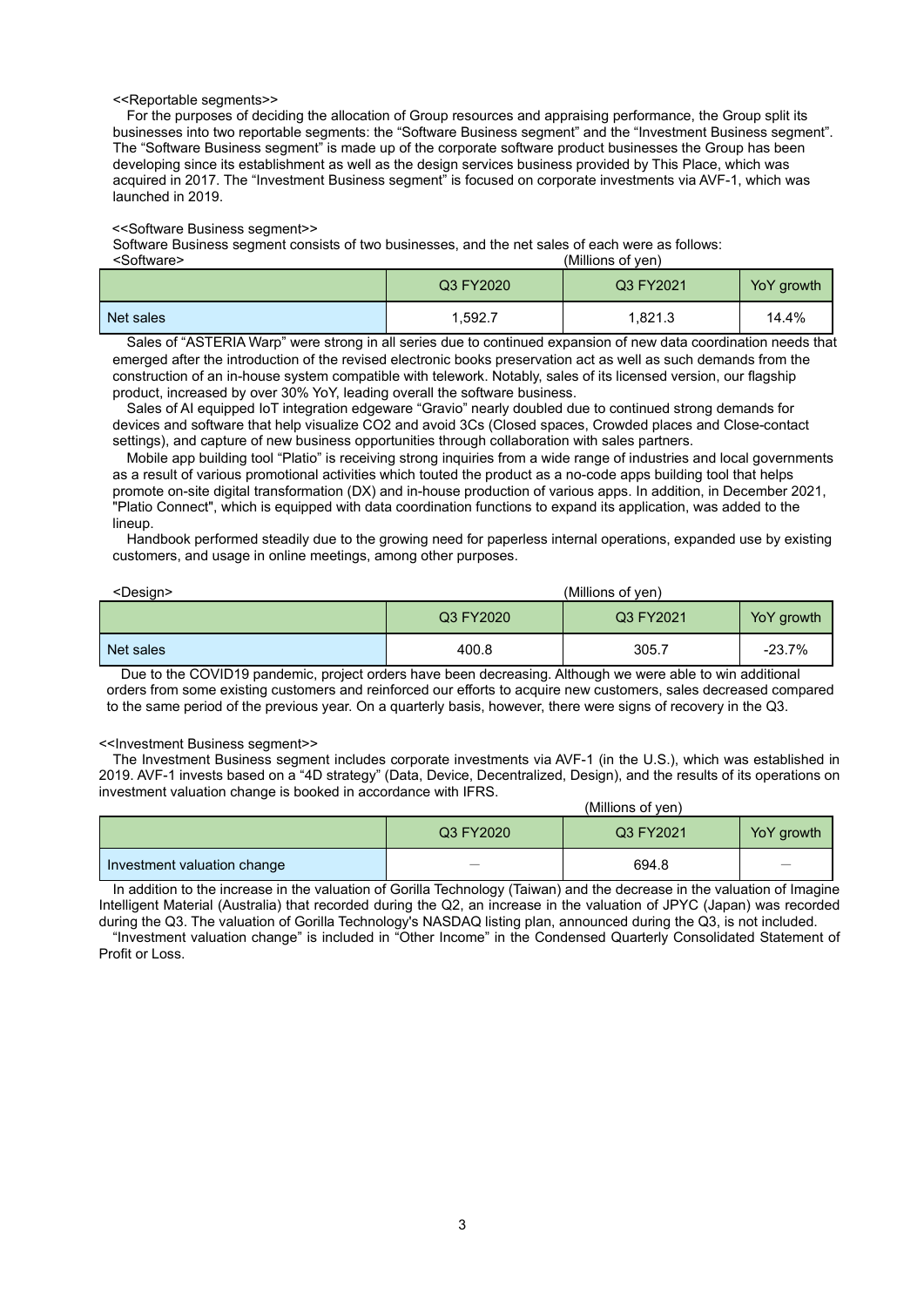#### (2) Explanation of financial position

[1] Explanation of Financial Position

(Assets)

Total assets as of December 2021 were Yen 9,289.5mn, up Yen 1,382.1mn compared to March 31, 2021.This owed mainly to increase of Yen 868.4.6mn in other financial assets and Yen 324.4mn in property, plant, and equipment (mainly right-of-use assets).

#### (Liabilities)

Total liabilities as of December 31, 2021, were Yen 2,736.5mn, up Yen 550.4mn compared to March 31, 2021.This owed mainly to increases of Yen 215.1mn in deferred tax liabilities, Yen 216.2mn in trade and other payables and Yen 160.9mn in other financial liabilities (mainly lease liabilities).

(Equity)

Total equity as of December 31, 2021, was Yen 6,553.0mn, up Yen 831.7mn compared to March 31, 2021. This owed mainly to an increase of Yen 154.3mn in other equity components and Yen 586.3mn in retained earnings.

#### [2] Explanation of cash flows

The balance of cash and cash equivalents (hereafter "cash") as of December 31, 2021, was Yen 2,486.3mn, up Yen 34.9mn compared to March 31, 2021.

Change in each cash flow item during the period and the reasons for the changes were as follows: (Cash flow from operating activities)

Net cash provided by operating activities was Yen 304.3mn (compared to cash created of Yen 591.0mn in the same period in FY2020). This was due mainly to the booking of Yen 1,066.9mn in income before income tax and an increase of Yen 734.0mn in other income (mainly investment valuation change).

#### (Cash flow from investment activities)

Net cash used by investment activities was Yen 47.5mn (compared to cash used of Yen 431.1mn in the same period in FY2020). This owed mainly to Yen 333.4mn used for payments for loan receivables and Yen 111.1mn used for payments for investment purchases against Yen 400.1mn provided from redemption of investment. (Cash flow from financial activities)

Net cash used by financial activities was Yen 233.5mn (compared to cash used of Yen 294.7mn in the same period in FY2020). This owed mainly to Yen 75.3mn used for payment of dividends and Yen 143.0mn used for repayment of long-term borrowings.

#### (3) Outlook for consolidated business results, etc.

As stated in the "Notice of Revisions to Consolidated Earnings Forecast Due to Valuation Gains on Securities" disclosed on January 13, 2022, the company expects to record a gain of approximately Yen 3.8bn on valuation of securities in the fiscal year ending March 31, 2022 due to the listing of Gorilla Technology on NASDAQ. As of February 14, 2022, Gorilla Technology announced that it plans to list its shares in the second quarter of 2022 (April to June 2022). However, the forecast disclosed on January 13, 2022 incorporates a certain amount of assumed risks, including the delay in listing plan, and therefore the forecast remains unchanged.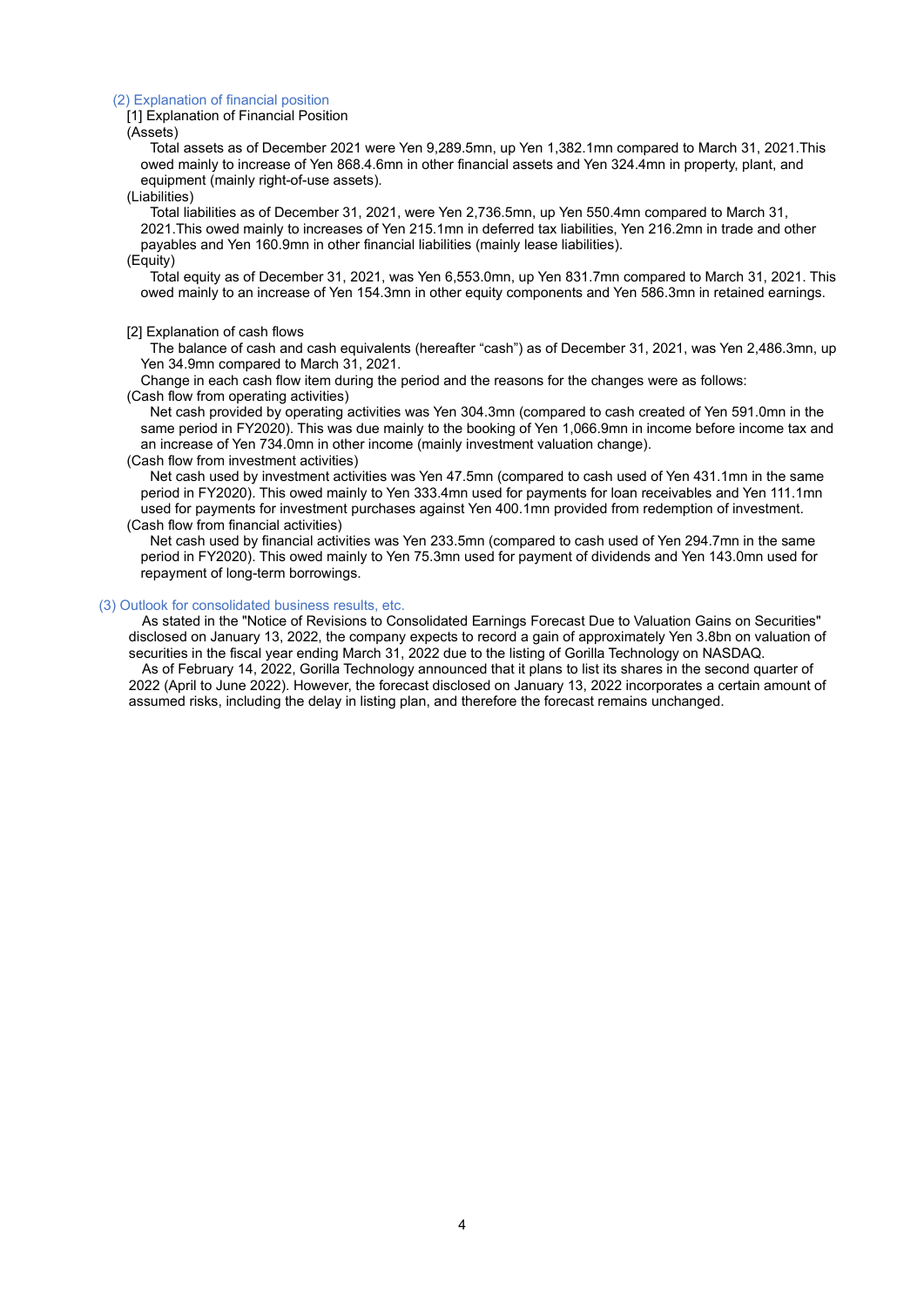#### 2. Condensed Quarterly Consolidated Financial Statements and Main Notes

(1) Condensed Quarterly Consolidated Statement of Financial Position

(Thousands of yen)

|                                                      | As of March 31, 2021 | As of December 31, 2021 |
|------------------------------------------------------|----------------------|-------------------------|
| Assets                                               |                      |                         |
| Current assets                                       |                      |                         |
| Cash and cash equivalents                            | 2,451,427            | 2,486,296               |
| Trade and other receivables                          | 256,185              | 307,415                 |
| Inventories                                          |                      | 438                     |
| Other financial assets                               |                      | 345,060                 |
| Other current assets                                 | 79,766               | 138,887                 |
| Total current assets                                 | 2,787,378            | 3,278,096               |
| Non-current assets                                   |                      |                         |
| Property, plant and equipment                        | 180,934              | 505,286                 |
| Goodwill                                             | 1,014,556            | 1,035,092               |
| Intangible assets                                    | 69,088               | 81,820                  |
| Investments accounted for using the equity<br>method | 332,498              | 335.029                 |
| Other financial assets                               | 3,380,190            | 3,903,504               |
| Other non-current assets                             | 142,800              | 150,676                 |
| Total non-current assets                             | 5,120,065            | 6,011,408               |
| Total assets                                         | 7,907,443            | 9,289,504               |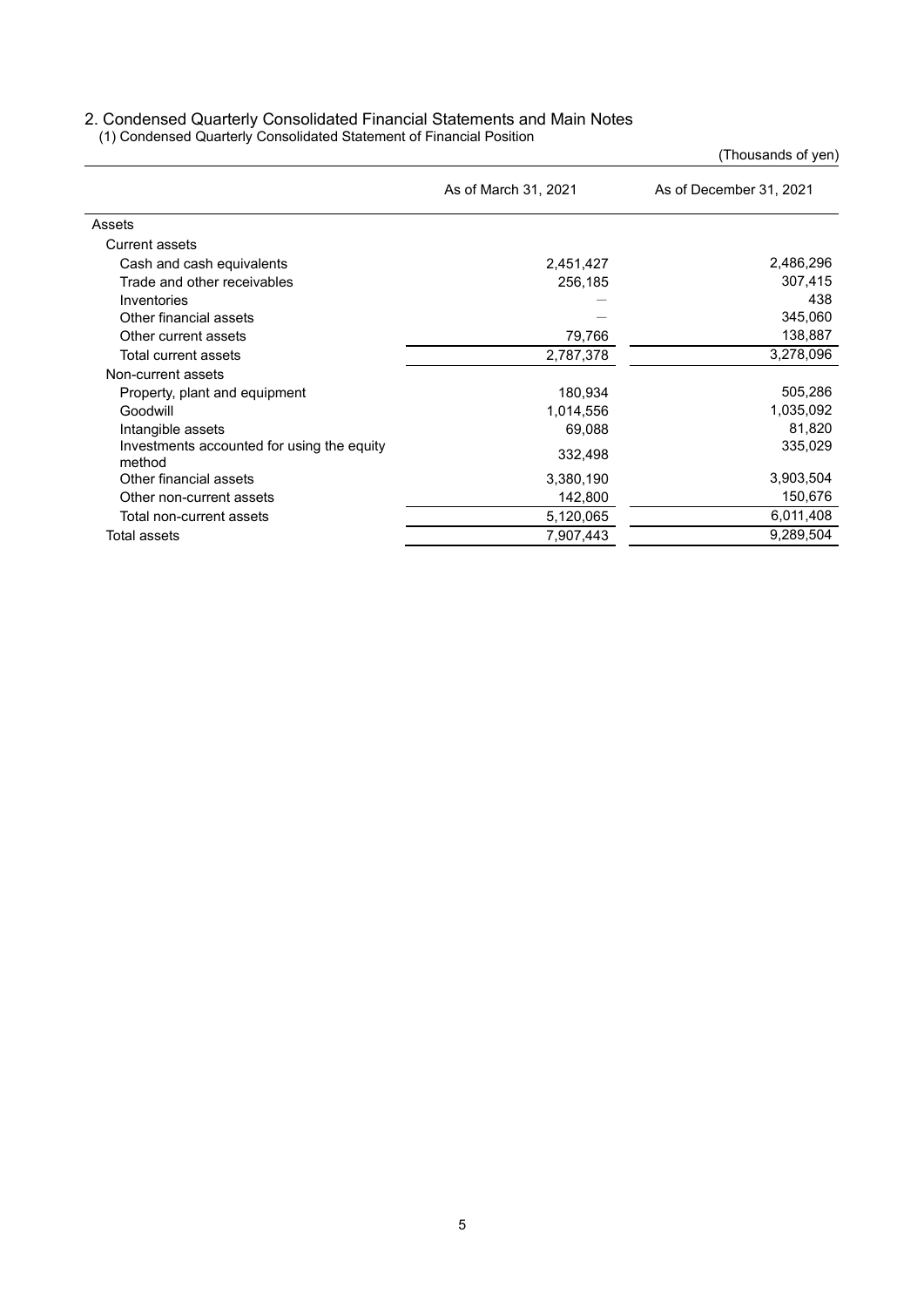|                                                      |                      | (Thousands of yen)      |
|------------------------------------------------------|----------------------|-------------------------|
|                                                      | As of March 31, 2021 | As of December 31, 2021 |
| <b>Liabilities and Equity</b>                        |                      |                         |
| Liabilities                                          |                      |                         |
| <b>Current liabilities</b>                           |                      |                         |
| Borrowings                                           | 242,800              | 242,800                 |
| Trade and other payables                             | 182,417              | 398,644                 |
| Income taxes payable                                 | 99,305               | 68,987                  |
| Other financial liabilities                          | 64,400               | 45,354                  |
| Other current liabilities                            | 624,462              | 724,406                 |
| <b>Total current liabilities</b>                     | 1,213,385            | 1,480,191               |
| Non-current liabilities                              |                      |                         |
| Provisions                                           | 16,500               | 9,335                   |
| <b>Borrowings</b>                                    | 643,000              | 535,900                 |
| Deferred tax liabilities                             | 101,370              | 316,459                 |
| Other financial liabilities                          | 210,165              | 390,090                 |
| Other non-current liabilities                        | 1,737                | 4,535                   |
| Total non-current liabilities                        | 972,773              | 1,256,318               |
| <b>Total liabilities</b>                             | 2,186,157            | 2,736,508               |
| Equity                                               |                      |                         |
| Common stock                                         | 2,275,343            | 2,275,343               |
| Capital surplus                                      | 2,452,226            | 2,455,485               |
| Treasury stock                                       | $-532,437$           | $-537,643$              |
| Other equity components                              | $-138,219$           | 16,073                  |
| Retained earnings                                    | 1,486,814            | 2,073,151               |
| Total equity attributable to owners of the<br>parent | 5,543,727            | 6,282,409               |
| Non-controlling interests                            | 177,559              | 270,587                 |
| Total equity                                         | 5,721,286            | 6,552,995               |
| Total liabilities and equity                         | 7,907,443            | 9,289,504               |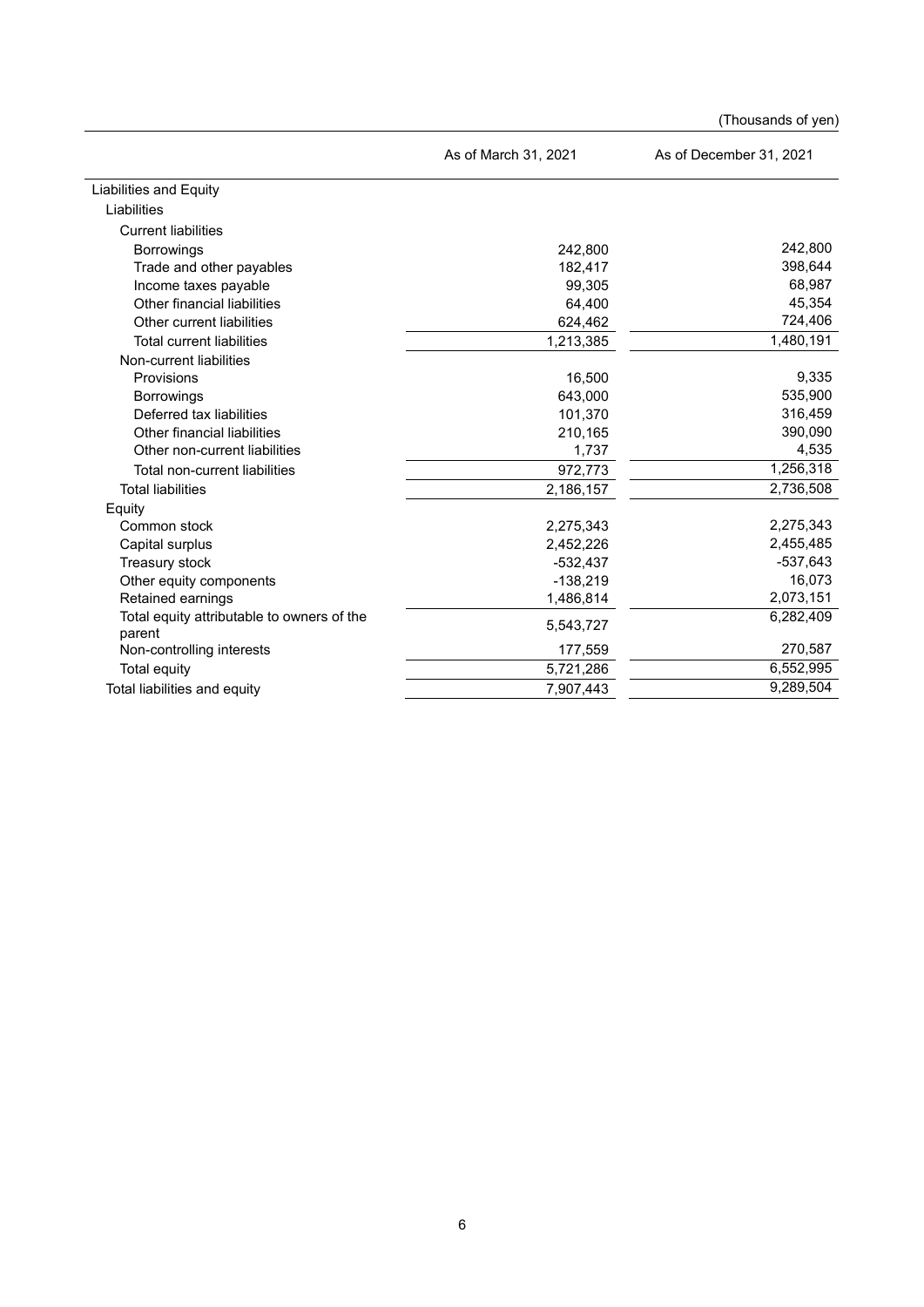(2) Condensed Quarterly Consolidated Statement of Profit or Loss

(Thousands of yen)

|                                                                          | Nine Months ended<br>December 31, 2020 | Nine Months ended<br>December 31, 2021 |
|--------------------------------------------------------------------------|----------------------------------------|----------------------------------------|
| Net sales                                                                | 1,993,512                              | 2,126,931                              |
| Cost of goods sales                                                      | 373,524                                | 342,258                                |
| Gross income                                                             | 1,619,988                              | 1,784,674                              |
| Selling, general and administrative expenses                             | 1,206,424                              | 1,539,197                              |
| Other income                                                             | 48,212                                 | 734,018                                |
| Other expenses                                                           | 493                                    | 6,551                                  |
| Operating income                                                         | 461,282                                | 972,944                                |
| Finance income                                                           | 39.540                                 | 105,395                                |
| Finance costs                                                            | 83,429                                 | 6,201                                  |
| Equity in earnings of affiliates (Figures in negative<br>represent loss) | 1,193                                  | $-5,256$                               |
| Income before income tax                                                 | 418,586                                | 1,066,883                              |
| Income tax expense                                                       | 126,605                                | 326,595                                |
| Net income                                                               | 291,981                                | 740,287                                |
| Attributable net income                                                  |                                        |                                        |
| Net income attributable to owners of the parent                          | 293,701                                | 680,325                                |
| Attributable to non-controlling interests                                | $-1,720$                               | 59,962                                 |
| Net income                                                               | 291,981                                | 740,287                                |
| Earnings per share                                                       |                                        |                                        |
| Basic earnings per share (Yen)                                           | 17.83                                  | 41.31                                  |
| Diluted earnings per share (Yen)                                         | 17.83                                  | 41.31                                  |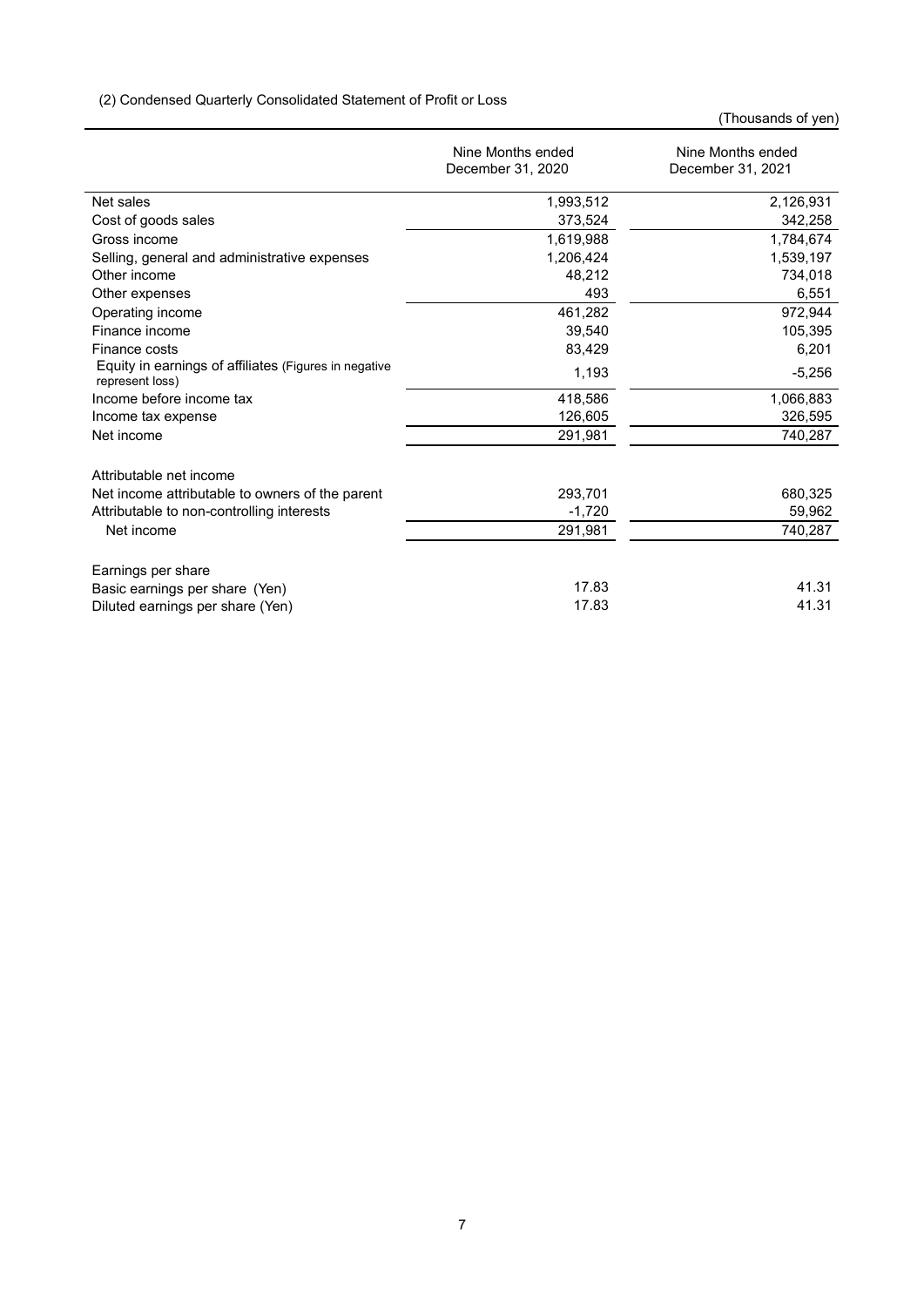# (3) Condensed Quarterly Consolidated Statement of Comprehensive Income

(Thousands of yen)

|                                                                            | Nine Months ended<br>December 31, 2020 | Nine Months ended<br>December 31, 2021 |  |
|----------------------------------------------------------------------------|----------------------------------------|----------------------------------------|--|
| Net income                                                                 | 291,981                                | 740,287                                |  |
| Other comprehensive income                                                 |                                        |                                        |  |
| Items that will not be reclassified to profit or loss                      |                                        |                                        |  |
| Financial assets assessed by fair value from other<br>comprehensive income | $-31,472$                              | 71,419                                 |  |
| Total items not transferrable to net income                                | $-31,472$                              | 71,419                                 |  |
| Items that may be reclassified to profit or loss                           |                                        |                                        |  |
| Exchange differences on translation of foreign<br>operations               | 44,216                                 | 73,128                                 |  |
| Total items transferrable to net income                                    | 44,216                                 | 73,128                                 |  |
| Total other comprehensive income                                           | 12,744                                 | 144,547                                |  |
| Net comprehensive income                                                   | 304,725                                | 884,834                                |  |
| Attributable comprehensive net income                                      |                                        |                                        |  |
| Attributable to owners of the parent                                       | 312,814                                | 815,978                                |  |
| Attributable to non-controlling interests                                  | $-8,089$                               | 68,856                                 |  |
| Net comprehensive income                                                   | 304,725                                | 884,834                                |  |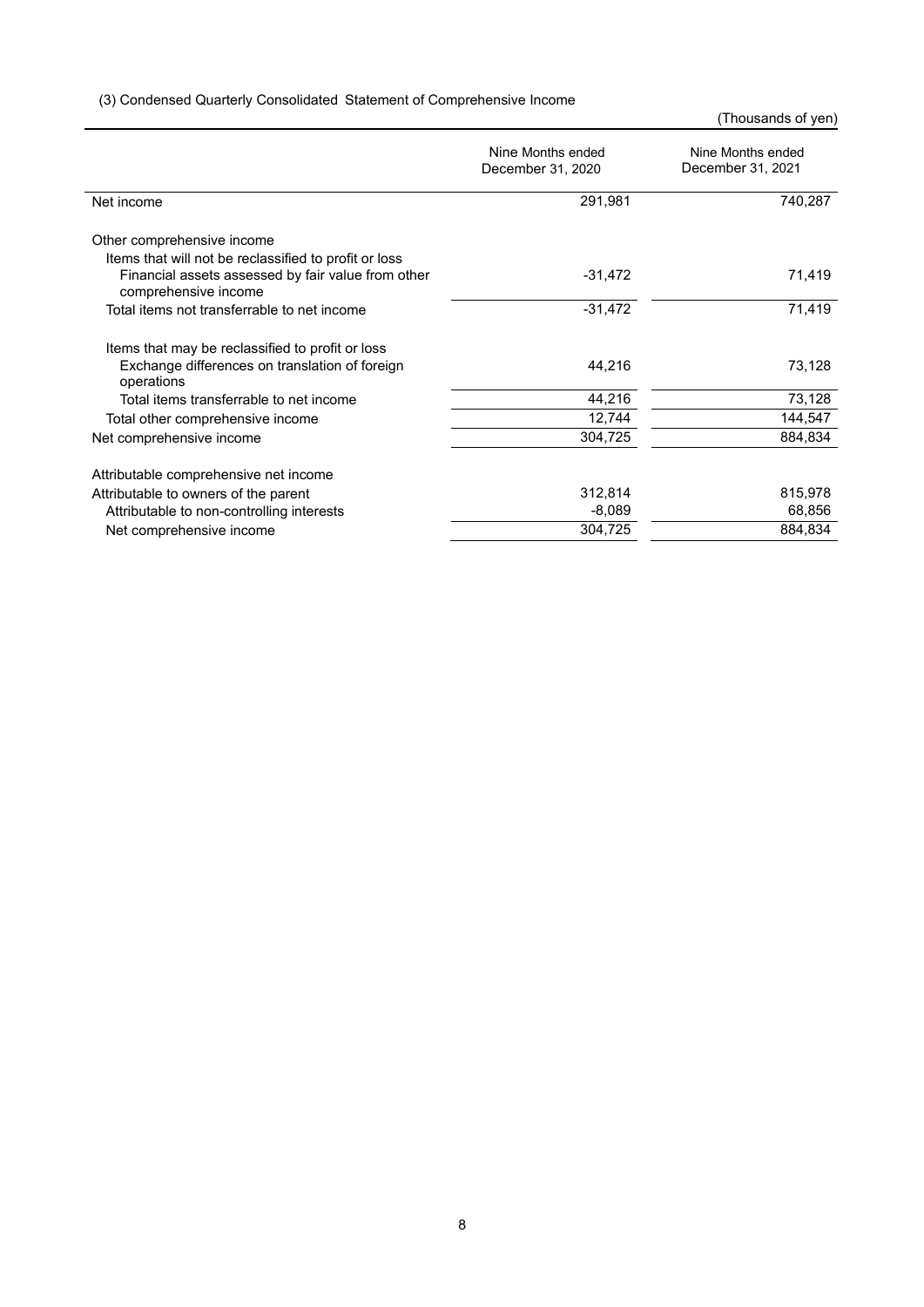# (4) Condensed Quarterly Consolidated Statement of Changes in Equity

|                                                |               |                    |                   |                                                                | Other equity components                                                                   |            |
|------------------------------------------------|---------------|--------------------|-------------------|----------------------------------------------------------------|-------------------------------------------------------------------------------------------|------------|
|                                                | Capital stock | Capital<br>surplus | Treasury<br>stock | Translation<br>difference for<br>overseas<br>business<br>units | Financial<br>assets<br>assessed by<br>fair value<br>from other<br>comprehensive<br>income | Total      |
|                                                | Thousands     | Thousands          | Thousands         | Thousands                                                      | Thousands                                                                                 | Thousands  |
|                                                | of yen        | of yen             | of yen            | of yen                                                         | of yen                                                                                    | of yen     |
| Balance as of April 1, 2020                    | 2,275,343     | 2,474,701          | -537,645          | $-70,536$                                                      | $-179,778$                                                                                | $-250,314$ |
| Net income                                     |               |                    |                   |                                                                |                                                                                           |            |
| Other comprehensive income                     |               |                    |                   | 50,585                                                         | -31,472                                                                                   | 19,112     |
| Total net comprehensive income                 |               |                    |                   | 50,585                                                         | $-31,472$                                                                                 | 19,112     |
| Dividends paid                                 |               |                    |                   |                                                                |                                                                                           |            |
| Purchase of treasury stock                     |               |                    | $-6,032$          |                                                                |                                                                                           |            |
| Disposal of treasury stock                     |               | $-3,443$           | 12,857            |                                                                |                                                                                           |            |
| Share-based payment transactions               |               | 2,357              |                   |                                                                |                                                                                           |            |
| Transactions with non-controlling<br>interests |               | $-12,219$          |                   |                                                                |                                                                                           |            |
| Change from transactions with owners           |               | $-13,305$          | 6,824             |                                                                |                                                                                           |            |
| Balance as of December 31, 2020                | 2,275,343     | 2,461,395          | $-530,821$        | $-19,951$                                                      | $-211,250$                                                                                | $-231,201$ |
|                                                |               |                    |                   |                                                                |                                                                                           |            |

Attributable to owners of the parent

|                                                | Attributable to owners of the | parent    | Non-<br>controlling | Total equity |
|------------------------------------------------|-------------------------------|-----------|---------------------|--------------|
|                                                | Retained<br>Total<br>earnings |           | interests           |              |
|                                                | Thousands                     | Thousands | Thousands           | Thousands    |
|                                                | of yen                        | of yen    | of yen              | of yen       |
| Balance as of April 1, 2020                    | 758.336                       | 4.720.420 | 151.115             | 4.871.535    |
| Net income                                     | 293,701                       | 293,701   | $-1,720$            | 291,981      |
| Other comprehensive income                     |                               | 19,112    | $-6,369$            | 12,744       |
| Total net comprehensive income                 | 293,701                       | 312.814   | $-8,089$            | 304,725      |
| Dividends paid                                 | $-67,166$                     | $-67,166$ |                     | $-67,166$    |
| Purchase of treasury stock                     |                               | $-6,032$  |                     | $-6,032$     |
| Disposal of treasury stock                     |                               | 9.413     |                     | 9,413        |
| Share-based payment transactions               |                               | 2,357     |                     | 2,357        |
| Transactions with non-controlling<br>interests | $-11.704$                     | $-23.923$ | $-2.107$            | $-26,030$    |
| Change from transactions with owners           | $-78,870$                     | $-85,351$ | $-2,107$            | $-87,458$    |
| Balance as of December 31, 2020                | 973,167                       | 4.947.883 | 140.919             | 5.088.802    |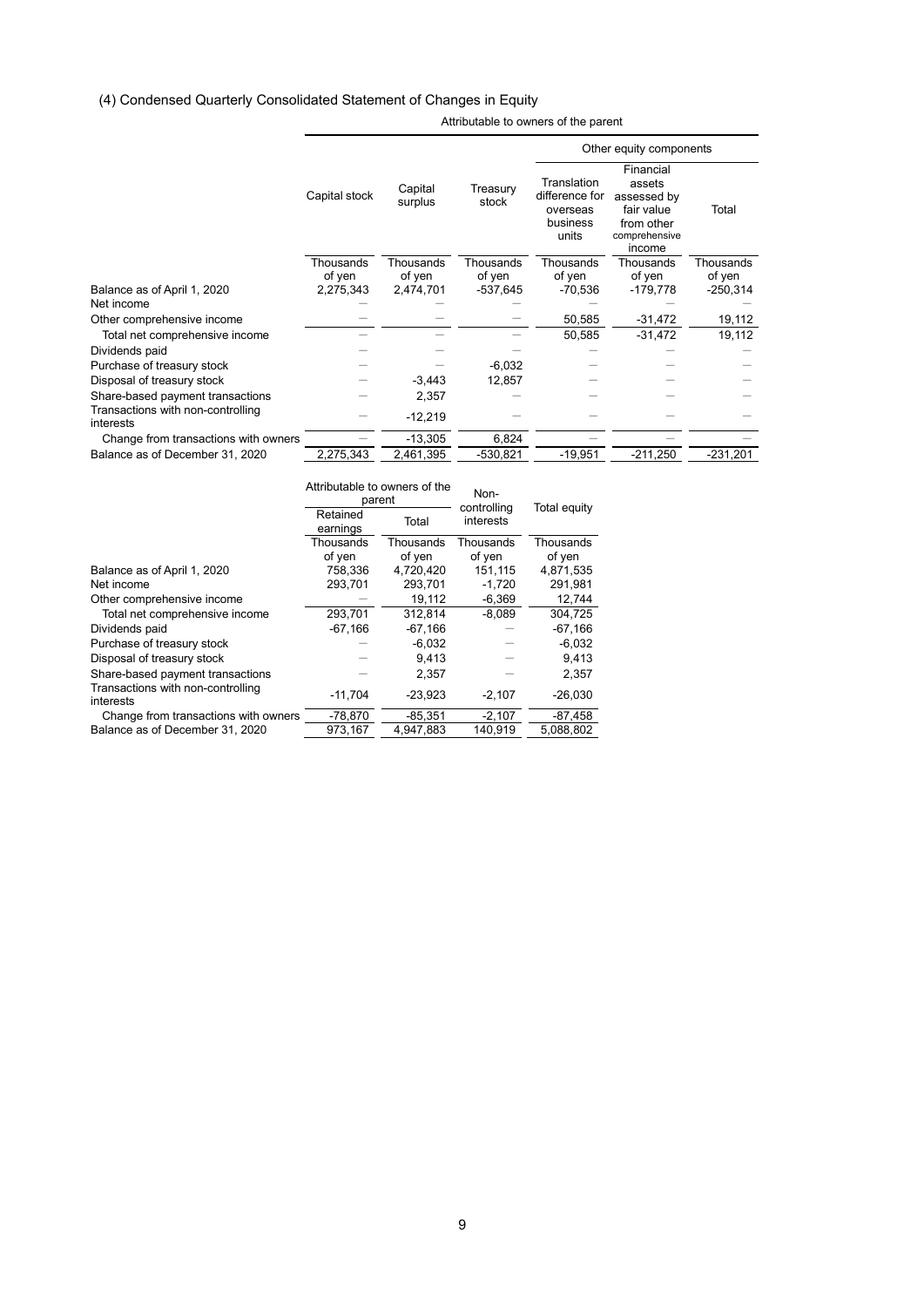|                                                               |               |                    |                   |                                                                | Other equity components                                                                   |            |
|---------------------------------------------------------------|---------------|--------------------|-------------------|----------------------------------------------------------------|-------------------------------------------------------------------------------------------|------------|
|                                                               | Capital stock | Capital<br>surplus | Treasury<br>stock | Translation<br>difference for<br>overseas<br>business<br>units | Financial<br>assets<br>assessed by<br>fair value<br>from other<br>comprehensive<br>income | Total      |
|                                                               | Thousands     | Thousands          | Thousands         | Thousands                                                      | Thousands                                                                                 | Thousands  |
|                                                               | of yen        | of yen             | of yen            | of yen                                                         | of yen                                                                                    | of yen     |
| Balance as of April 1, 2021                                   | 2,275,343     | 2,452,226          | $-532,437$        | 119,415                                                        | $-257,634$                                                                                | $-138,219$ |
| Net income                                                    |               |                    |                   |                                                                |                                                                                           |            |
| Other comprehensive income                                    |               |                    |                   | 64,234                                                         | 71,419                                                                                    | 135,653    |
| Total net comprehensive income                                |               |                    |                   | 64,234                                                         | 71,419                                                                                    | 135,653    |
| Dividends paid                                                |               |                    |                   |                                                                |                                                                                           |            |
| Purchase of treasury stock                                    |               |                    | $-4,971$          |                                                                |                                                                                           |            |
| Disposal of treasury stock                                    |               | 63                 | $-234$            |                                                                |                                                                                           |            |
| Share-based payment transactions                              |               | 3,196              |                   |                                                                |                                                                                           |            |
| Transactions with non-controlling<br>interests                |               |                    |                   |                                                                |                                                                                           |            |
| Transfer from other equity components<br>to retained earnings |               |                    |                   | $-643$                                                         | 19,281                                                                                    | 18,639     |
| Others                                                        |               |                    |                   |                                                                |                                                                                           |            |
| Change from transactions with owners                          |               | 3,259              | $-5,206$          | $-643$                                                         | 19,281                                                                                    | 18,639     |
| Balance as of December 31, 2021                               | 2,275,343     | 2,455,485          | $-537,643$        | 183,007                                                        | $-166,934$                                                                                | 16,073     |

Attributable to owners of the parent

|                                                               | Attributable to owners of the<br>parent |           | Non-<br>controlling | Total equity |
|---------------------------------------------------------------|-----------------------------------------|-----------|---------------------|--------------|
|                                                               | Retained<br>earnings                    | Total     |                     |              |
|                                                               | Thousands                               | Thousands | Thousands           | Thousands    |
|                                                               | of yen                                  | of yen    | of yen              | of yen       |
| Balance as of April 1, 2021                                   | 1,486,814                               | 5,543,727 | 177,559             | 5,721,286    |
| Net income                                                    | 680,325                                 | 680,325   | 59,962              | 740,287      |
| Other comprehensive income                                    |                                         | 135,653   | 8,894               | 144,547      |
| Total net comprehensive income                                | 680.325                                 | 815.978   | 68.856              | 884.834      |
| Dividends paid                                                | $-75,639$                               | $-75,639$ |                     | $-75,639$    |
| Purchase of treasury stock                                    |                                         | $-4,971$  |                     | $-4,971$     |
| Disposal of treasury stock                                    |                                         | $-171$    |                     | $-171$       |
| Share-based payment transactions                              |                                         | 3.196     |                     | 3.196        |
| Transactions with non-controlling<br>interests                |                                         |           | 24,171              | 24,171       |
| Transfer from other equity components<br>to retained earnings | $-18,639$                               |           |                     |              |
| Others                                                        | 290                                     | 290       |                     | 290          |
| Change from transactions with owners                          | $-93,988$                               | $-77,296$ | 24,171              | $-53,125$    |
| Balance as of December 31, 2021                               | 2,073,151                               | 6,282,409 | 270,587             | 6,552,995    |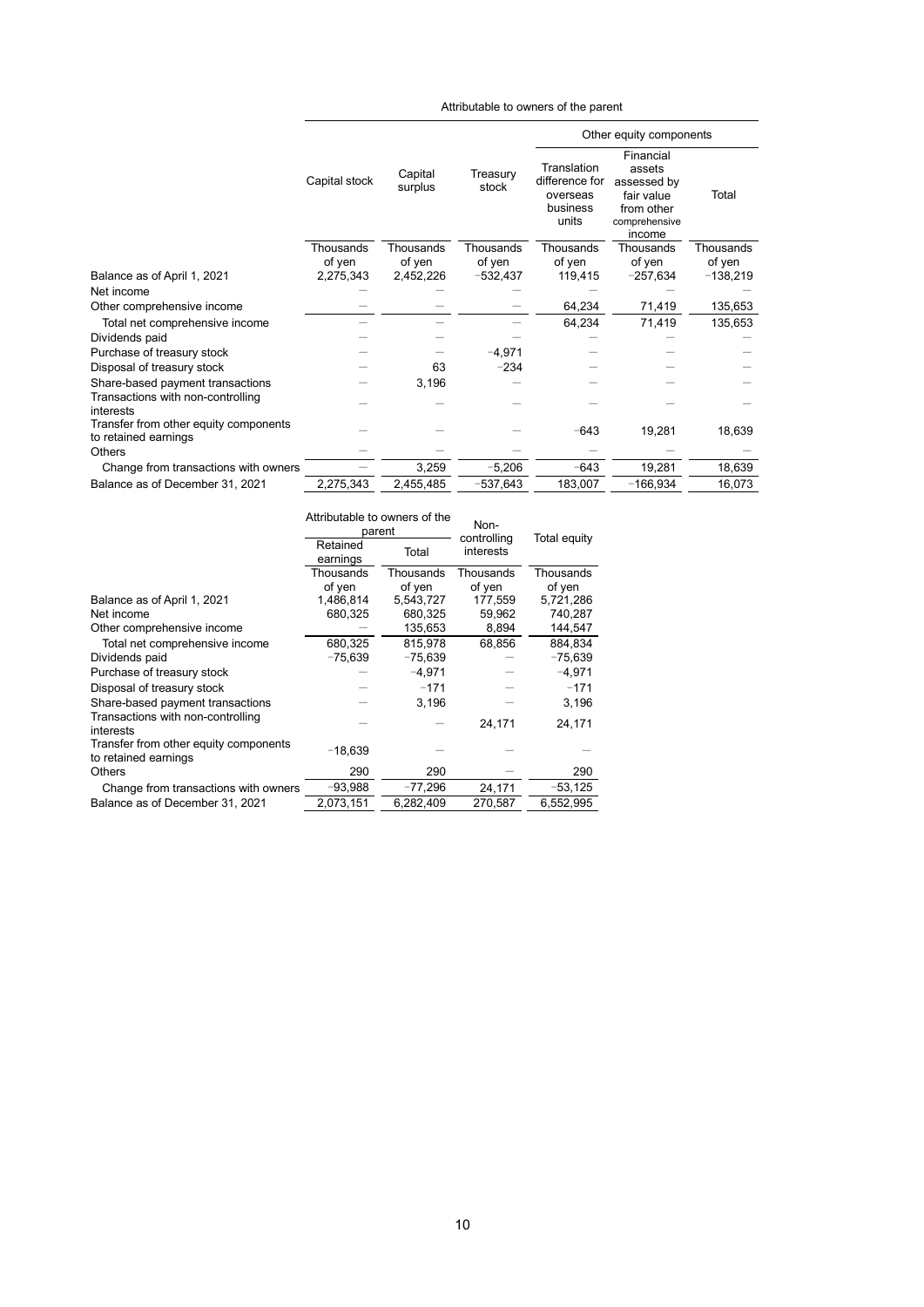|                                                                                           | Nine Months ended<br>December 31, 2020 | Nine Months ended<br>December 31, 20201 |
|-------------------------------------------------------------------------------------------|----------------------------------------|-----------------------------------------|
| Cash flow from operating activities                                                       |                                        |                                         |
| Income before income tax                                                                  | 418,586                                | 1,066,883                               |
| Depreciation and amortization                                                             | 139,005                                | 131,040                                 |
| Finance income                                                                            | $-39,540$                              | $-105,395$                              |
| Finance expenses                                                                          | 83,386                                 | 6,201                                   |
| Earnings from equity in affiliates                                                        | $-1,193$                               | 5,256                                   |
| (Figures in negative represent profit)                                                    |                                        |                                         |
| Other income                                                                              | $-48,212$                              | $-734,018$                              |
| Other expenses                                                                            | 493                                    | 6,551                                   |
| Change in operating receivables and other                                                 | 15,206                                 | $-47,121$                               |
| claims (Figures in negative represent increase)<br>Change in operating payables and other |                                        |                                         |
| payables (Figures in negative represent                                                   | $-15,063$                              | 75,566                                  |
| decrease)                                                                                 |                                        |                                         |
| <b>Others</b>                                                                             | 104,277                                | 61,030                                  |
| Subtotal                                                                                  | 656,946                                | 465,992                                 |
| Interest and dividends received                                                           | 12,681                                 | 12,085                                  |
| Interest paid                                                                             | $-3,125$                               | $-5,537$                                |
| Corporate taxes paid                                                                      | $-75,476$                              | $-168,229$                              |
| Cash flow from operating activities                                                       | 591,026                                | 304,310                                 |
| Cash flow from investment activities                                                      |                                        |                                         |
| Purchase of property, plant, and equipment                                                | $-14,482$                              | $-62,529$                               |
| Proceeds from property, plant, and equipment                                              | 365                                    | 108                                     |
| sales                                                                                     |                                        |                                         |
| Payments for loan receivables                                                             |                                        | $-333,390$                              |
| Purchase of Intangible assets                                                             | $-318$                                 |                                         |
| Payments for investment purchases                                                         | $-406,930$                             | $-111,140$                              |
| Proceeds from sales of shares of affiliated                                               |                                        | 33,667                                  |
| company                                                                                   |                                        |                                         |
| Proceeds from redemption of investment<br><b>Others</b>                                   | $-9,696$                               | 400,063                                 |
| Cash flow from investment activities                                                      |                                        | 25,743                                  |
| Cash flow from financial activities                                                       | $-431,060$                             | $-47,477$                               |
| Income from incorporation of non-controlling                                              |                                        |                                         |
| interests                                                                                 | 2,132                                  | 23,541                                  |
| Repayment of long-term borrowings                                                         | $-107,100$                             | $-143,039$                              |
| Acquisition of interests in subsidiaries from<br>non-controlling interests                | $-22,029$                              |                                         |
| Repayment of lease liabilities                                                            | $-100,813$                             | $-38,733$                               |
| Dividends paid                                                                            | $-66,864$                              | $-75,277$                               |
| Cash flow from financial activities                                                       | $-294,673$                             | $-233,508$                              |
| Net change in cash and cash equivalents                                                   |                                        |                                         |
| (Figures in negative represent decrease)                                                  | $-134,707$                             | 23,325                                  |
| Cash and cash equivalents at beginning of period                                          | 2,477,322                              | 2,451,427                               |
| Effect of exchange rate changes on cash and                                               | 44,807                                 | 11,543                                  |
| cash equivalents                                                                          |                                        |                                         |
| Cash and cash equivalents at end of period                                                | 2,387,421                              | 2,486,296                               |

# (5) Condensed Quarterly Consolidated Statement of Cash Flows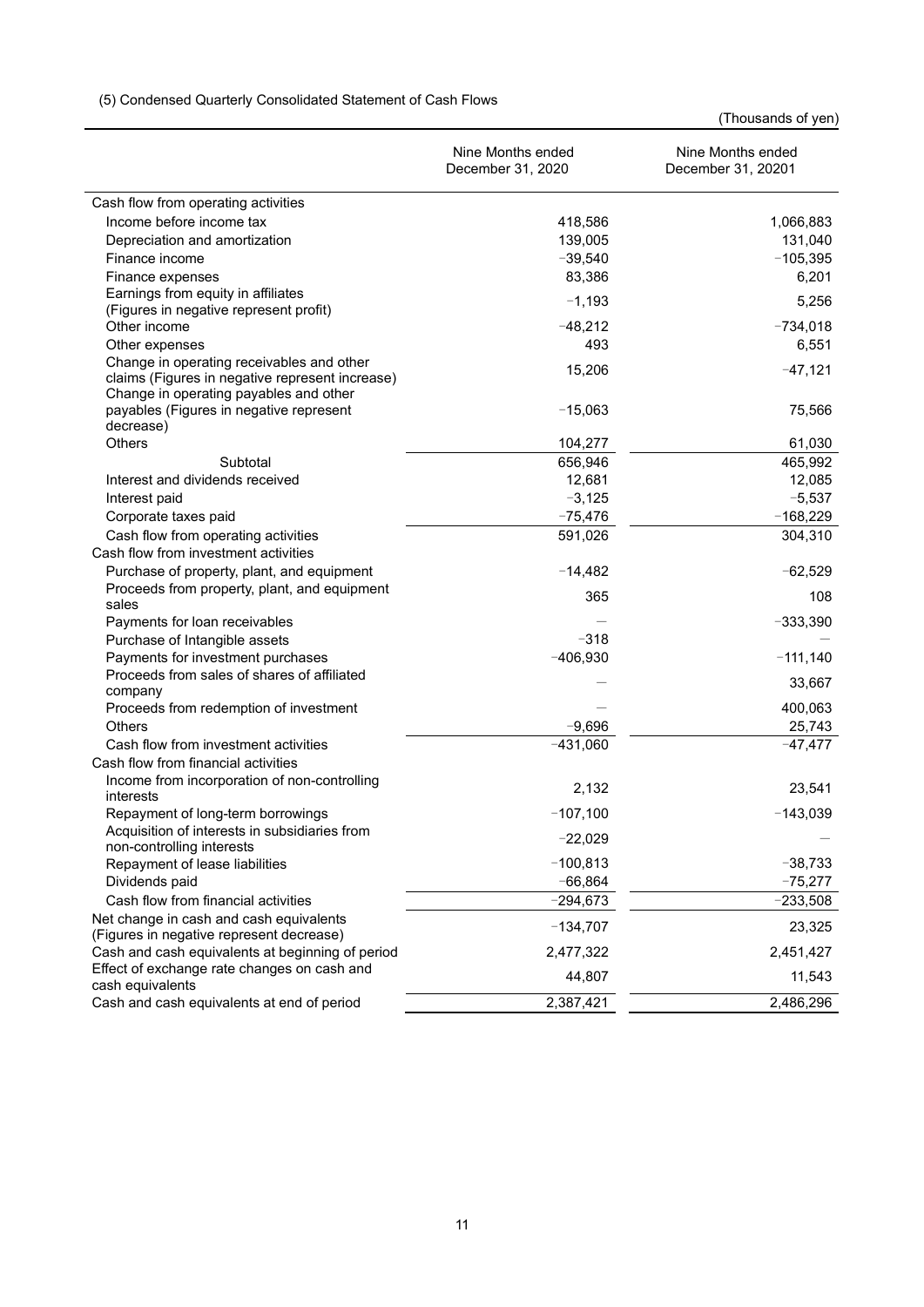#### (6) Main Notes to Condensed Quarterly Consolidated Financial Statements

#### (Going concern assumption)

No matters to report.

(Change in accounting policies)

- The material accounting policies applied in the quarterly consolidated financial statements are the same as those applied in the consolidated financial statements for the previous fiscal year.
- Corporate income tax for the Q3 FY2021 is calculated based on the estimated annual effective tax rate. The Group applied the following standard from the Q1 FY2021.

|         | <b>IFRS</b> | Summary of addition or change                                                          |
|---------|-------------|----------------------------------------------------------------------------------------|
| IFRS 16 | Leases      | Change in account policies for Covid-19-related rent concessions<br>after June 30.2021 |

This change permits the selection of simplified accounting procedures related to rent concessions provided to lessees as a direct result of the COVID-19 pandemic. The application period has been extended due to the revision in March 2021.

For COVID-19-related rent concessions which meet the prescribed requirements, this change allows for the selection of simplified accounting procedures for practical purposes without the necessity to assess whether this equates to a modification of the terms of the lease as defined by IFRS 16.

The Group has continued to apply this change for rent concessions which meeting the conditions outlined above. The impact of the application of this practical expedient is limited.

#### (Changes in accounting estimation)

During Q1 FY2021, the Group decided to cancel contracts for some of the offices it leases to reduce office space as it transitions to work styles based around remote work shift patterns.

Owing to changes in the evaluation of future lease fees and the execution of cancellation options resulting from notification of contract cancellations, the Group reassessed its lease liabilities. As a result, there were decreases of Yen 58.0mn in lease liabilities and Yen 33.9mn in right-of-use assets, and an increase of Yen 24.1mn in both operating income and income before income tax.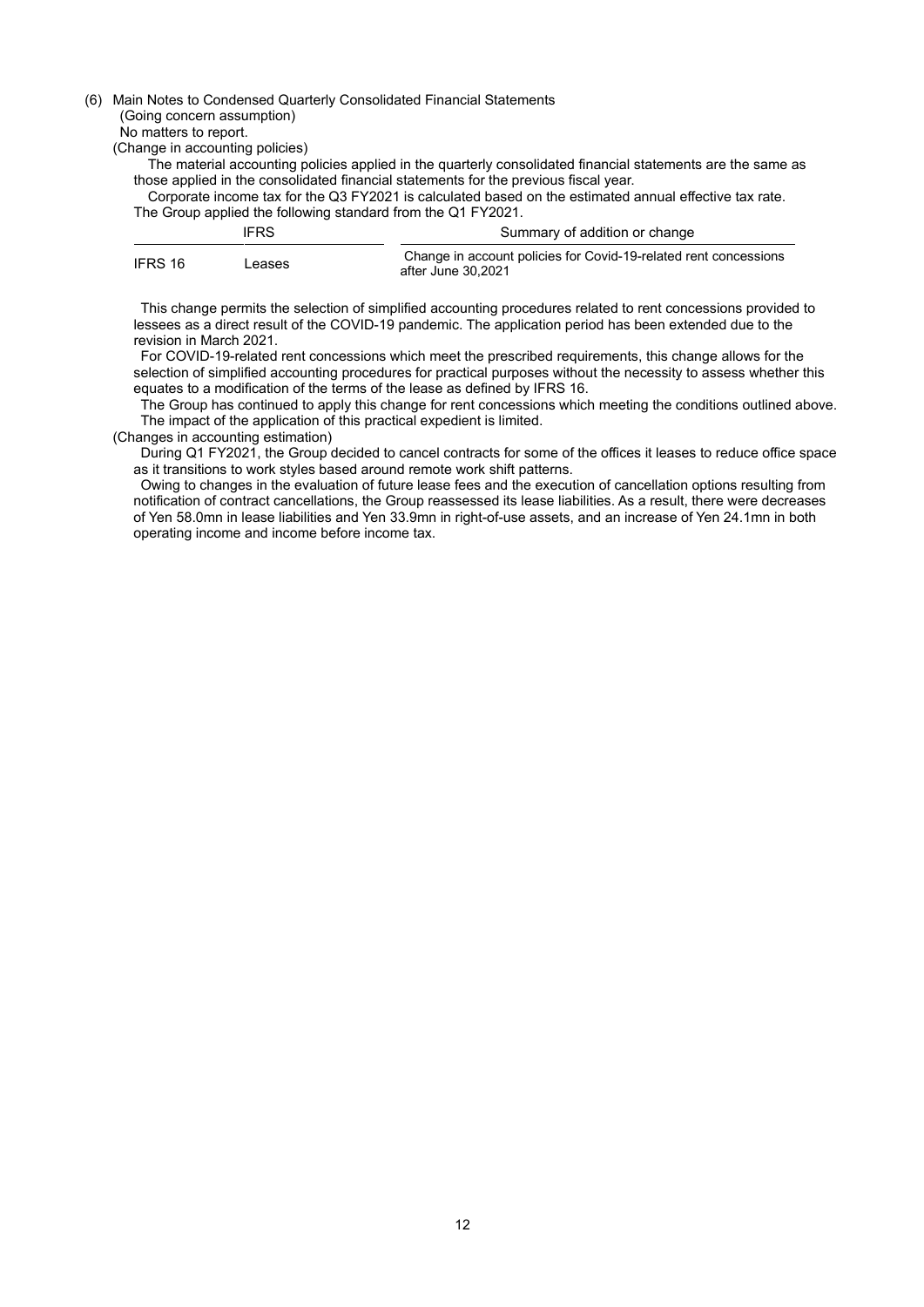(Segment Information)

#### (1) Overview of reportable segments

 The Group's organizational structure is split into two basic components "Software Business segment" and "Investment Business segment" as reportable segments.

The "Software Business segment" is made up of the corporate software product businesses the Group has been developing since its establishment as well as the design services business provided by This Place, which was acquired in 2017. The "Investment Business segment" is focused on corporate investments via AVF-1, which was launched in 2019.

#### (2) Information on net sales, profits and losses, and assets by reportable segment Q2 FY2020 (April 1, 2020- September 30, 2020)

|                                                                          |                             | Reportable segment                     |                       |                                        |                        |
|--------------------------------------------------------------------------|-----------------------------|----------------------------------------|-----------------------|----------------------------------------|------------------------|
|                                                                          | Software<br><b>Business</b> | Investment<br>Total<br><b>Business</b> |                       | Adjustments <sup>*1</sup> Consolidated |                        |
|                                                                          | (Thousands<br>of yen)       | (Thousands)<br>of yen)                 | (Thousands<br>of yen) | (Thousands)<br>of yen)                 | (Thousands)<br>of yen) |
| Net sales                                                                |                             |                                        |                       |                                        |                        |
| Sales to external customers                                              | 1,993,512                   |                                        | 1,993,512             |                                        | 1,993,512              |
| Inter-segment transactions                                               | 48                          | 19,102                                 | 19,149                | $-19,149$                              |                        |
| Total                                                                    | 1,993,560                   | 19,102                                 | 2,012,661             | $-19,149$                              | 1,993,512              |
| Segment profit (Figures in negative<br>represent loss) <sup>*2</sup>     | 426,239                     | $-13,074$                              | 413,166               | 398                                    | 413,564                |
| Other income and expenses                                                |                             |                                        |                       |                                        | 47,718                 |
| Finance income                                                           |                             |                                        |                       |                                        | 39,540                 |
| Finance expenses                                                         |                             |                                        |                       |                                        | 83,429                 |
| Equity in earnings of affiliates<br>(Figures in negative represent loss) |                             |                                        |                       |                                        | 1,193                  |
| Income before income tax                                                 |                             |                                        |                       |                                        | 418,586                |
| Other items<br>Depreciation and amortization<br>expenses                 | 138,852                     | 153                                    | 139,005               |                                        | 139,005                |

(Notes) \*1 "Adjustments" indicates mainly elimination of inter-segment transactions.

\*2 Segment profit calculated by deducting Cost of goods sales and Sales, general and administrative expenses from Net sales.